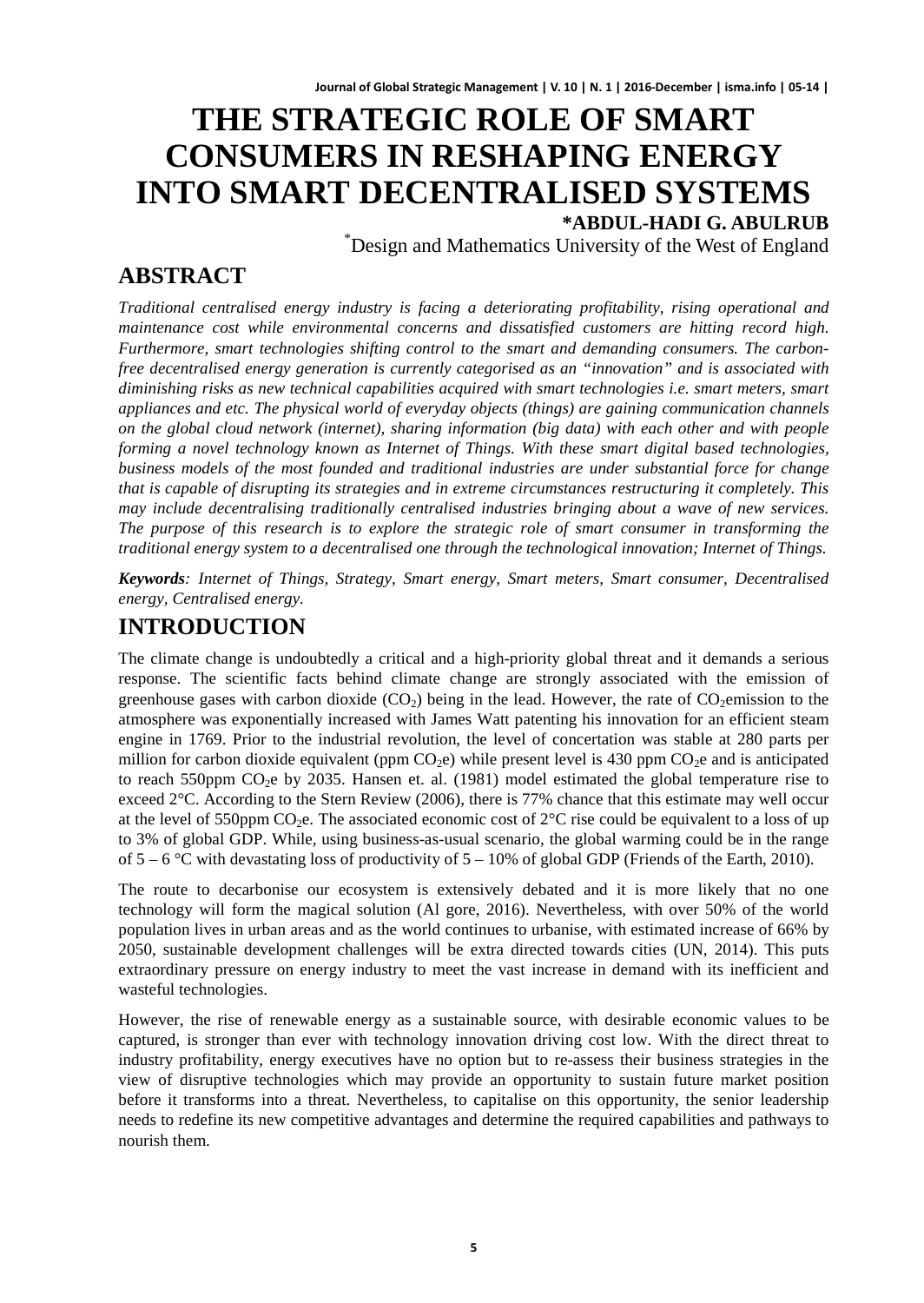#### **Journal of Global Strategic Management | V. 10 | N. 1 | 2016-December | isma.info | 05-14 | LITERATURE REVIEW The Traditional Model –The Risk of Centralised Energy**

The vision of central system could be traced to the first electricity company of Thomas Edison and John Morgan in 1870s known today as General Electric (Yakubovich et. al., 2005). They imagined the electricity as primary commodity produced centrally instead of trading equipment to produce electricity for own use at home. In 1892, the company revolutionised its business model to become founded on metering demand and billing structure with different rates of charges (Provoost, 2013). By 1920, the company was supplying to 32 states at which negotiation with federal state and regulators was initiated to recognise electricity supply as natural monopoly. Nowadays, according to Greenpeace (2005), centralised generation and distribution energy model is applied to meet resource demand of 93% of today's energy worldwide. Interestingly, Edison's model was attractive for its environmental rewards since it places its pollutions outside cities.

In the UK, the key energy providers supply to approximately 90% of the domestic customers and generate about 70% of total electricity (CMA, 2016). However, the centralised system is responsible for 65% loss of global energy input to the system (61.5% heat waste and inefficiency and 3.5% through high-voltage transmission and distribution). The inefficient end use of recipients is only responsible for 13% of losses which is equivalent to fifth of what is wasted at generation and transmission (Greenpeace, 2005).

The International Energy Agency's analysis reveals that investment in the EU energy system is estimated to reach £442 (~US\$ 648) billion to only improve the efficiency (IEA, 2003). Ofgem UK has approved nearly £6 billion and the US energy sector spent \$15 billion (IEA, 2003). The direct cost of improving and running the energy system and network is passed on to the consumers through billing. According to Ofgem, only 37% of the bill pays for the actual generations while cosmetic improvements, expensive operation and maintenance of outdated infrastructure are loaded onto the consumers. Evidently, the 1930s originated technologies are inappropriate and out-of-date for the next generation challenges. Walt Patterson, Royal Institute of International Affairs said: "We can be pretty certain what unsustainable electricity looks like – it looks like most of the world's present-day electricity systems" (Greenpeace, 2005).

Energy companies are challenged with their realities of being neither "sustainable" nor "affordable". However, they recognise that our society is reliant on energy in such a way that it becomes the heart of its existence, prosperity and wellbeing. This translates into continuous need for consistent supply of power "availability" (Edens, 2014). Unfortunately, high energy costs have generated customers' dissatisfaction caused by the perception of profiteering suppliers. Ofgem's (2015) report indicates that customers' satisfaction with the UK energy providers is at 50%, that is considerably lower than other industries such as banks and telecoms. To add to the problem, customers' complaints have intensified by more than 50% since 2011. The existing operation and business model was described by CEO of the German utility company RWE, Peter Terium as "collapsing under us" (Basden et.al., 2014)

#### **The Energy Economics Power of IoT**

With over 3,600 citations, Estrin et. al. (1999) reports on the idea of a network of sensors that coordinate among themselves large data gathering for decision making. This network has extended its existence to be in mobile devices, tablets, cars, fridges, chairs, toys and in theory everything creating what is known today as the Internet of Things (IoT). The important element in this concept is the term "things" which indicates the changing nature of new products and services. It is the new capabilities gained from connectivity and the new hidden value within the data that generates the innovative competitive advantages.

Utilising and analysing both customer-created and machine-generated data holds the prospective to improve our utilities industry, incentivise advances in productivity, reduction in cost, and designing new energy services. The National Intelligence Council (NIC), USA, identifies the IoT as one of the six civil technologies that has the potential to disrupt the power industry by 2025 (NIC, 2015). According to Iansiti and Lakhani (2014) "Nest (Google) will not only play in the \$3 billion global thermostat sector; it will help shape the \$6 trillion energy sector". Renewable energy and big data are pushing the development of smart grid, which is expected to produce Gross Value Added (GVA) of £13 billion by 2050 (EY, 2012) with substantial contribution into jobs creation.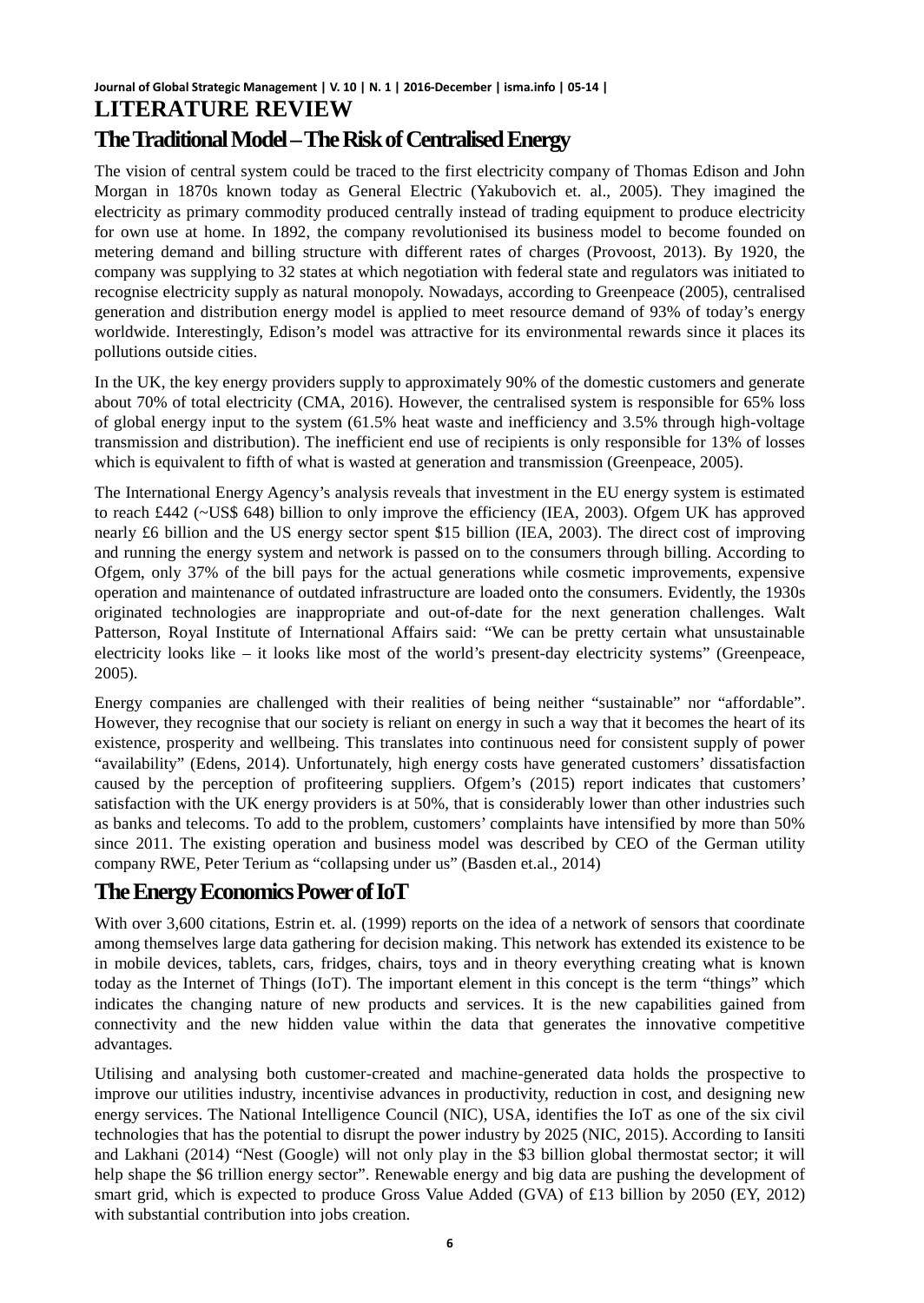However, decentralised energy future is a powerful vision that brings significant opportunities and risks. However, smart meter system is the core driver of data but then how frequent it is collected in real-time will define its size, complexity level, and required level of management. Regardless of complexity, the smart meter (big data) returns various benefits to suppliers such as demand management, services improvement and customer understanding.

A smart grid makes effective use of its connectivity to better understand customer's behaviour and requirements to improve system's reliability, economics and sustainability – generation and distributions (Cisco, 2013). The big data (IoT) will enable enhanced utilisation of asset as it allows for automatic detection of systems' faults for scheduled maintenance and in some circumstances self-recovery procedures. This will significantly decrease the system vulnerability to security threats and blackout. The technology also offers the most needed foundation for the network to shift from one-way flow of energy to a flexible flow (two-ways) to adapt with green resources.

The power of enhanced performance with connected systems, people, and data analytics is well supported by all experts in the industry. GE estimates the potential gain from 1% gain in "performance" in major global industries to account for about £24.3 (US\$ 32.3) trillion over 15 years (Evans and Annunziata, 2012). To put this in perspective, it is equivalent to 46% of today's global economy output. Major benefits of the IoT in the energy sector are extracted from incorporation of smart technologies that enable enhanced system efficiency, reduced negative impact on climate, reduced dependency on scarce resources, and thus lower cost (Cisco, 2013).

#### **Smart Cities, Buildings and Infrastructure**

Cities were and will continue to be the place for economic growth, opportunities and modernisation. The International Finance Corporation (IFC, 2015) claimed future cities to be accountable for 90% of the world's population growth,  $80\%$  of  $CO<sub>2</sub>$  emissions, and 75% of energy consumption. However, future cities first sign of smartness is driven by growing their economic capabilities, productivity and defeating their negative impacts on the ecosystem by increasing their support structure for the greener modern resident's life style.

EU-FP7 project known as "transform" (2015) states a perfect vision for a smart city as "*A city that provides its users with a liveable, affordable, climate-friendly and engaging environment that supports the needs and interests of its users and is based on a sustainable economy*". They need to demonstrate smart approaches in all aspects of their services as demonstrated in Ernst & Young (2016) framework which emphasised on the citizen being in the centre and thus any effective development in the infrastructure or services layer must have an active approach to involve them. They (EY, 2010) defines smart as "*intelligent new technology" that has potentials to construct the necessary foundation for "a more efficient energy system*". A smart energy system that actively evolving the energy system in term of production, delivery and usage of energy. By utilising data and the new IT paradigm to create three strategic components; smart grids (generation, transmission, and distribution), smart control (meters) and smart appliances (suppliers and customers).

This forms the principles for the development of Smart Energy City vision (Transform, 2015) defined as "*highly energy and resource efficient, and is increasingly powered by renewable energy sources; it relies on integrated and resilient resource systems, as well as insight-driven and innovative approaches to strategic planning. The application of information, communication and technology are commonly a means to meet these objectives*". The smart city also made of smart building, and a network of 5G capabilities. Nokia predicts that rapidly we will live in a domain of sensors that exceeds the number of people by 100 times (Nokia, 2015). New products and gadgets controlled through mobile applications are purchased by smart consumers at disrupting rate driving cost low but also speeding the adoption of electronics appliances for home automation.

The network of sensors will have the capability to monitor the environment and learn about the occupants' behaviours and alter it according to their needs i.e. heat, light and use of appliances (RaEng, 2013). In addition, power generation at residences has wide varieties of solar photovoltaics applications, from domestic rooftop to medium-scale level. The connectivity of individuals, products, home appliances and adoption of small-scale clean-energy systems empower building and consequently cities to transform itself to become an efficient ecosystem (Droege, 2010).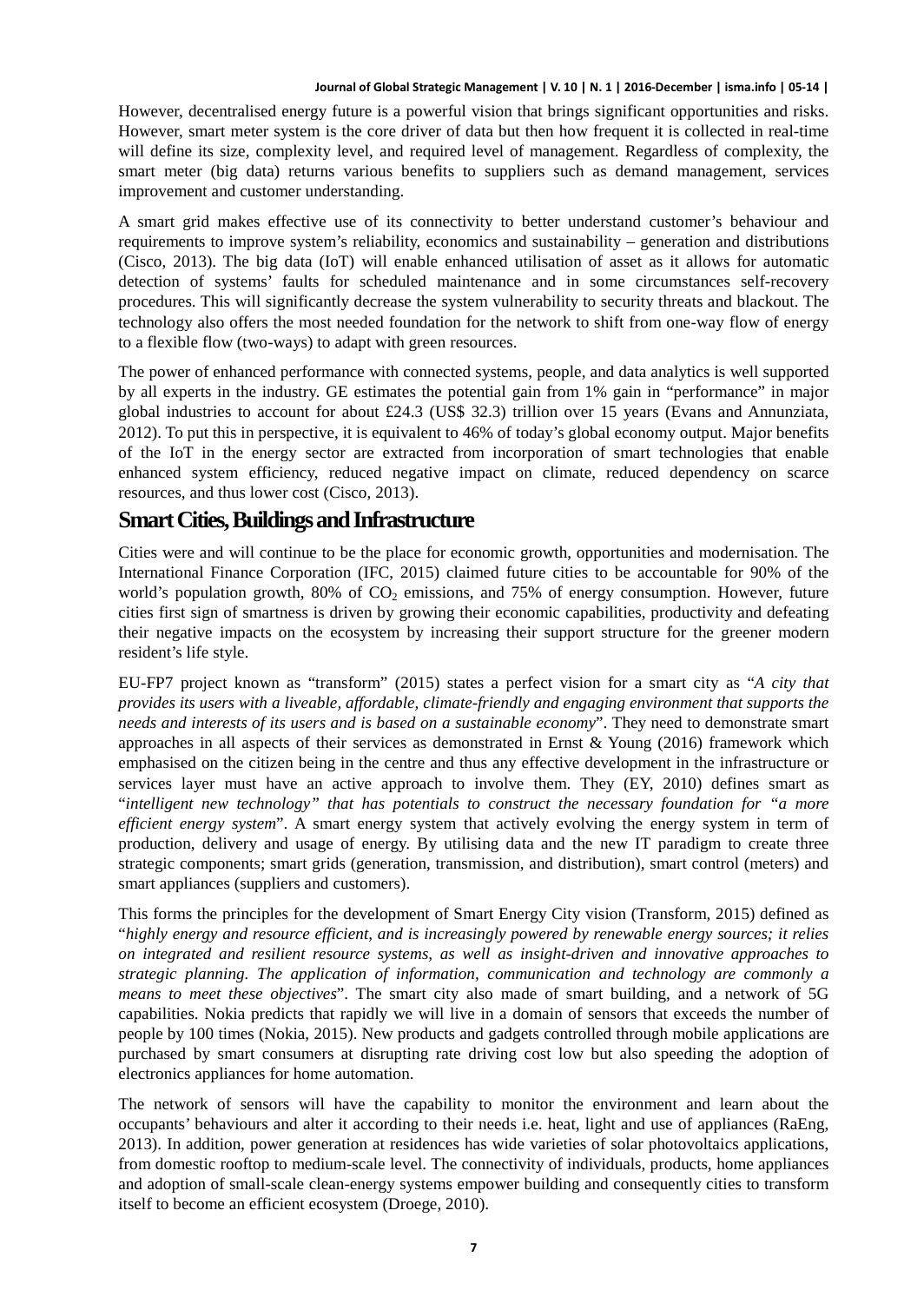### **The Rise of Smart Customer**

Today's "know it all, want it all" customers, demand far more from utilities which is a substantial challenge for the industry. A challenge that must be addressed appropriately otherwise facing the risk of losing for competition i.e. entrepreneurs from within sector or non-traditional entrants.

The first digital wave of smart technologies adoption is the "smart meter" enabling data gathering in the energy sector at precedential level. Power businesses realised the importance of utilising these data to gain insight, visibility of customer consumption and provide intelligence for maintenance and operation. However, data needs to be analysed and exploited to drive new value for customers and consequently enhance the prospect of continuous long-term success. This is evident in the difference in attitude between high and low performing companies in the sector. The high performing ones are more strategic about being customer oriented and thus reformed to supply valuable services to their customers (EY, 2013b).

The era of classical centralised network with one-way flow of electricity to a "passive" customer is under a shift. Ernst & Young (2011) found that most utilities' customers had a neutral or poor view of their providers, on a global scale. They highlight that customers view the relationship as a transactional, cold and distant. Customers went to the extent of describing the polarized and unbalanced relationship as a "hostile" one. In addition, poor relationships with suppliers, concerns with data sharing and low willingness to pay are just few to mention, the UK results in key areas are summarised in Table 1.

| Relationship<br>with suppliers | Data sharing<br>concerns | Willingness to pay<br>for smart meter | Familiarity with<br>smart energy | Perception of<br>smart energy | Attitude to<br>manage energy | Privacy<br>concerns   |
|--------------------------------|--------------------------|---------------------------------------|----------------------------------|-------------------------------|------------------------------|-----------------------|
| Negative                       | Negative                 | Negative                              | Ambiguous                        | Positive                      | Positive                     | Positive              |
|                                |                          |                                       |                                  |                               |                              | [Source: EY, $2011$ ] |

**Table 1. UK's customer attitude toward utility providers and smart energy.**

The implicit connection between these factors is trust, that affects all aspects of the new sharing economy and is key to growing the energy industry. An industry that had long focused only on technology and economic of scale, these can be barriers in the new sharing economy model, if executed solely (Hinshaw and Kasanoff, 2012). The regular headlines are condemning the industry for high prices, high profitability and mis-selling which are experienced by customers in poor services, inaccurate billing, and competitive offers limited to new customers or leavers.

With the complex nature of energy industry, gaining trust from the smart customer does not depend on brand and reputation only, but must be extrapolated to become an integral part of its stakeholders' relationship management; community, government and investors. Ultimately the new economy model depends on the customer being in the centre of interest.

# **METHODOLOGY**

#### **Research Goal**

In this study, the aim was to explore how smart technologies and consumer's power drive the energy sector to a smart energy. The paper identifies the current status of energy industry, assess the impact of centralised business models on the energy market and finally discuss the role of smart consumers in the future of smart energy

#### **Sample and Data Collection**

The participation in the survey was limited to the UK residents only to ensure that all respondents experience the same political, economic, technologic, environment and social factors. The sample technique is non-probability sampling known self-selection sampling chosen with consideration of the research purpose as shown in Figure 1. The questionnaire compromised of 20 questions with 5 questions to determine the demographic representation of the 112 completed forms. However, 105 was included in the analysis and only 7 were rejected due to the fact that respondents did not complete the survey in full. The breadth of coverage of over 100 participants means that the results of the author survey is representative, and can therefore be generalised to the population Saunders et. al., (2009).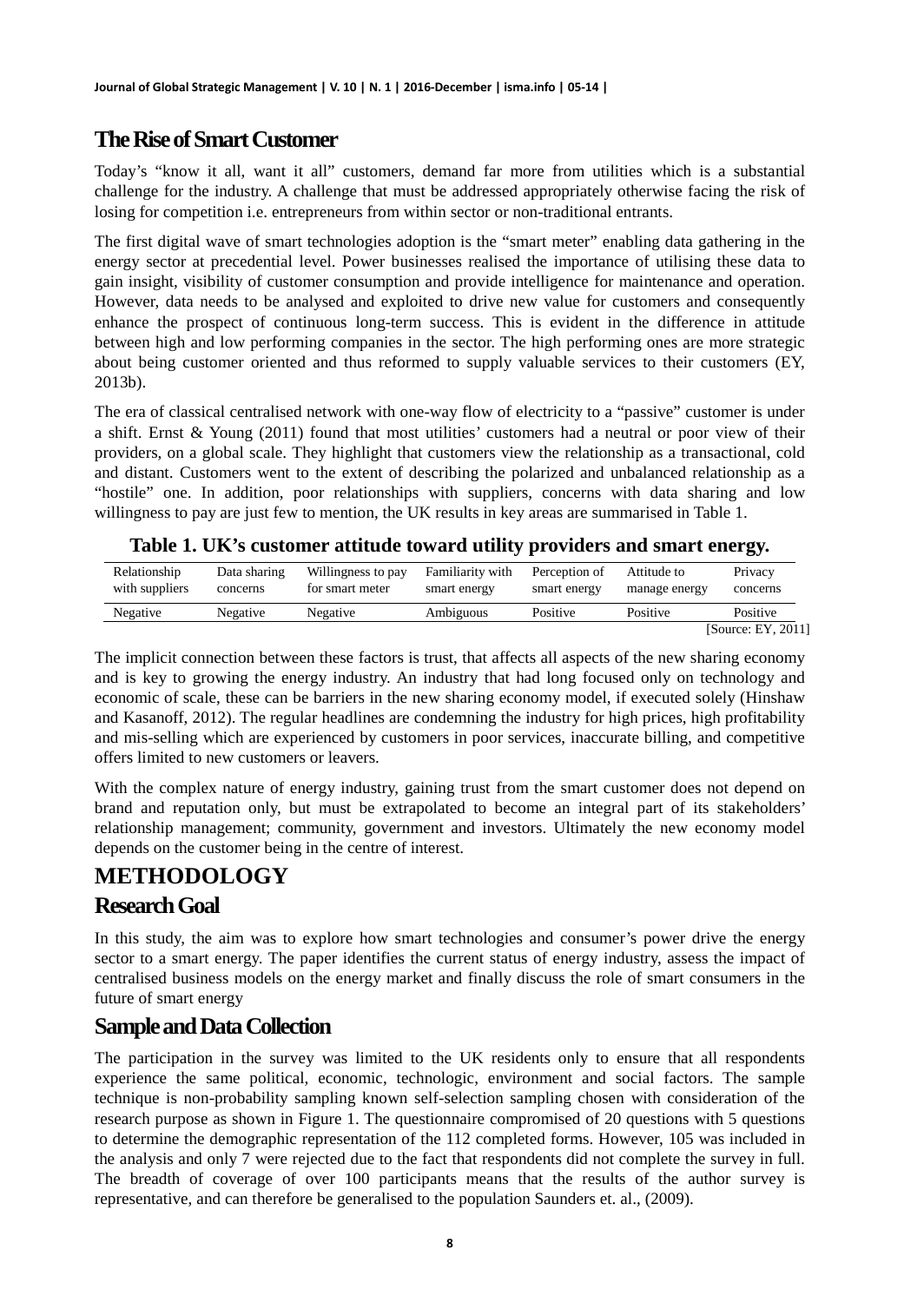

## **Figure 1. The relationship between sampling technique and the research purpose RESULTS AND DISCUSSION Demographic Representation**

The majority of the respondents falls almost equally among three age categories; 25 to 34 years (25.7%), 35 to 44 (29.52%) and 45 to 54 (21.9%) as shown in Figure 2. The concentration among these groups could be due to the fact that most of the data were collected through professional networks.

The survey data were made of 65.5% male respondents and 34.5% of female respondents. The majority of survey respondents are in full-time employment 92% with only 3% not employed and 5% are retired. The majority are married couples 67.31% while the rest consists of 16.35% single 11.54% in a relationship and other status is 4.81%. Also, independent children 43% [of which 1-2 children 36% and 3 or more 7%] and with no dependent children being 57%.



**Figure 2. The demographic representation of the survey respondent**

#### **Attitude Towards Climate Change**

The results show that people are well aware and consequently concern about the impact on the environment that could be caused from our activities as individuals, businesses or society. The respondents reveal high-level of concern about the environmental impact with 88.6% agree to be concerned (32.4% of them are extremely concerned). Only 2.9% of the respondents showed poor or no concern. The result is in agreement with literature which indicates the rise in knowledge about the environmental issues and thus the researcher attempts to measure their energy consumption awareness and level of engagement with energy as part of the questionnaire survey.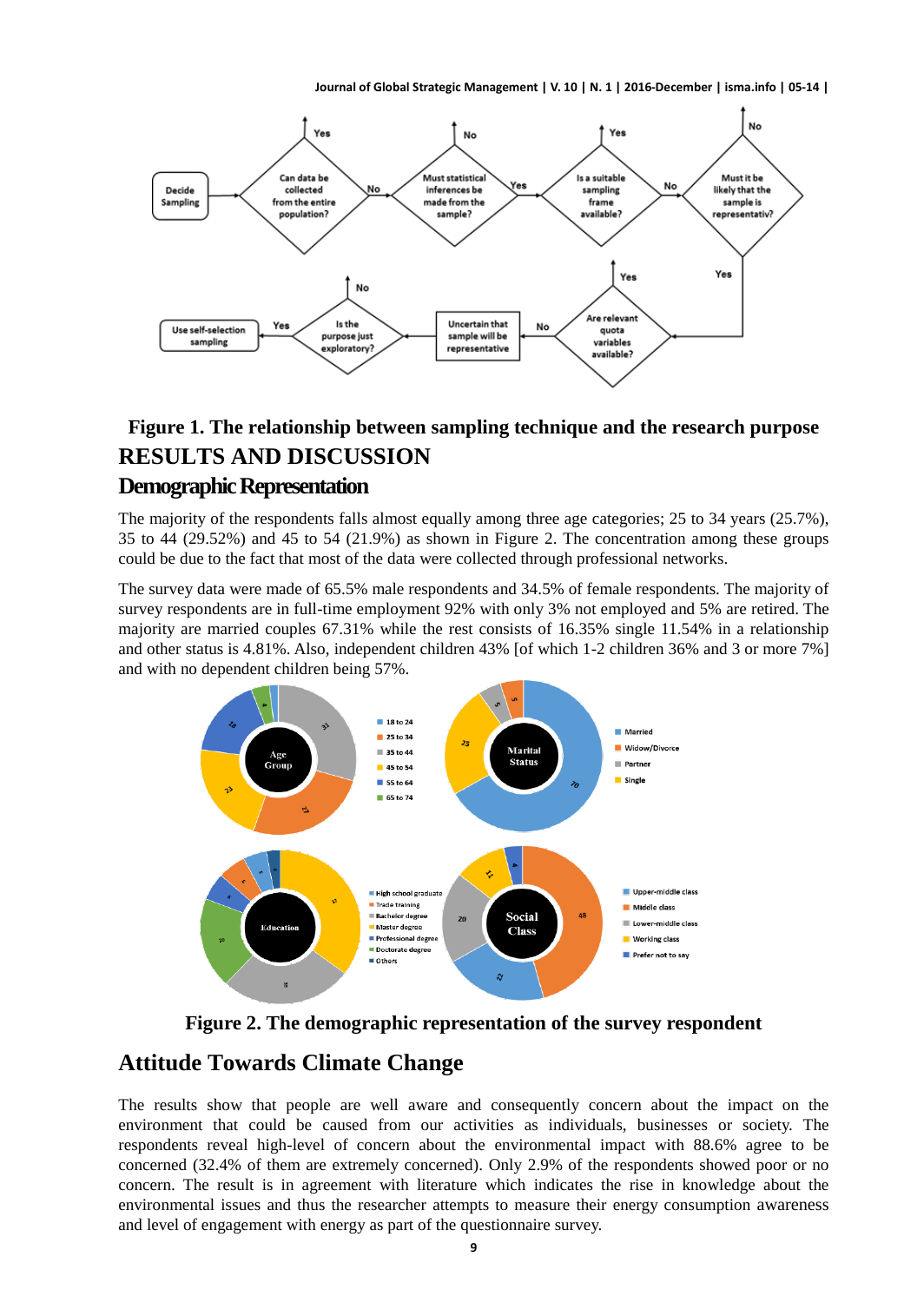#### **Journal of Global Strategic Management | V. 10 | N. 1 | 2016-December | isma.info | 05-14 | Level of Engagement with Energy**

79% monitor their energy consumption using traditional and smart meters while just 11.4% use smart meter which indicate low adoption rate, see Figure 3 (top). However, this shows that the mainstream of society is actually engaged – even at basic level – and has a level of awareness of their energy usage. However, the traditional meter, unfortunately, does not provide linkage or information about the household activities and energy consumption while the smart meter users would benefit from this insight. However, perception on energy consumption of activities at home clearly indicates that reduction in energy cost is a common objective among the vast majority of public, 94.3%, and reducing impact on environment is a second strong driver for 71.4%. It is indisputable fact that financial benefits are the key motivator as it has bearing on people need to reduce bills and cost of adoption greener solutions.

Furthermore, the survey results confirm that the majority of people 82.9% are extremely or reasonably concerned about high consumption of energy. the author can not make direct relation between high level of motivations and actions to achieve the objectives. However, other research suggests that people with high drivers can be reacceptance to change. Thaler and Sunstein (2008) suggest that such a response is not to be ignored as it may "imply that people would be open to strategies that would help them achieve these goals. In other words, they are open to a nudge." In fact, public might be appreciative of clear and consistent signals from government and businesses.

However, the positive attitude of public towards the environment and energy usage/impact need to be facilitated. The hefty initial cost of renewable systems topped the list of barriers for home installation at a rate of 90.5% of respondent choice. Lack of proper information and government funding has equally been identified by almost 50% of the respondents. The later influence people perception of economic payback/benefits from installing green systems broaden the barriers to include extra dimension – these barriers are presented in Figure 3 (bottom).



#### **Figure 3. The perception of energy usage for key routine activities in homes**

Importantly, our survey findings show that customers put great importance on the environment and thus have negative attitude towards centralised system and it is clear that renewable resources are much preferred. Customers are responding to technology in the energy sector positively. Smart meters are perceived as a mean to gain control over their energy, reduce bills, receive information and share data with suppliers. Furthermore, customers are willing to adapt new behaviours when incentives are highenough to compensate for any shortage in personal comfort. These incentives can either be measured in monetary terms but also could be in decreased negative impact on climate, reduced dependency on oil and etc.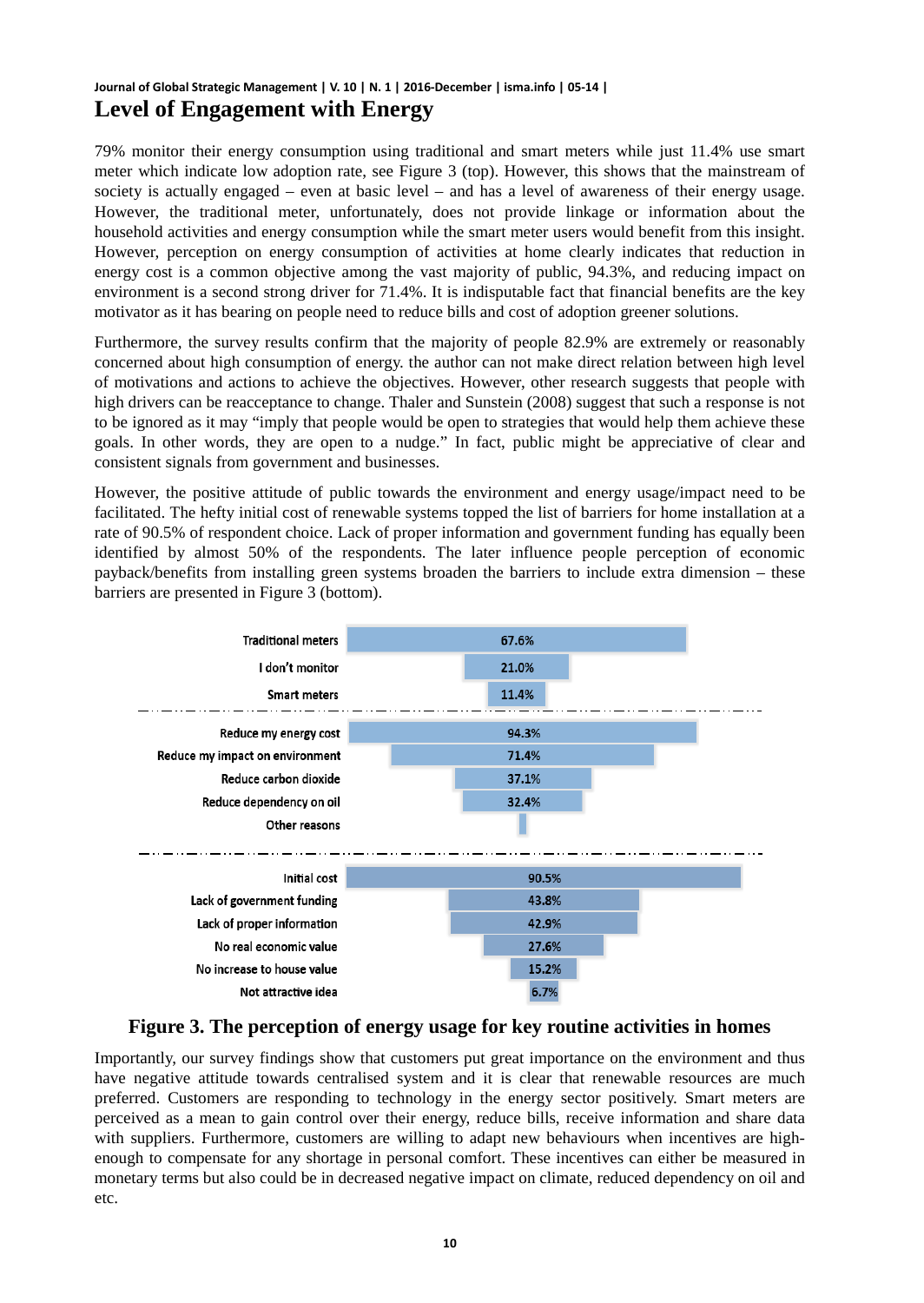#### **Smart Energy Transformation**

To deal with the challenge of transforming the energy system, smart grid development is accepted as a key milestone. The intelligent network is expected to develop pioneering approaches to cope with the renewable intermittency nature which threats the conventional system stability. This enormous task has been managed by means of shifting some of the balancing requirements to be local at the source of production. This increases the level of communication prerequisite, involve the end users as active consumers by increasing the level of engagement. This is made possible through smart technologies and appliances.

This business opportunity is great to all stakeholders and stimulate the decentralised energy production model. The customer value proposition in decentralised energy has never been more attractive since the cost of solar photovoltaic are getting cheaper while performance is getting better. In addition, with the increased rate of market penetration of storage technologies, the utility sector is gradually approaching its tipping point at which the price of renewable energy from micro-generators is cheaper than the national grid's price.

As customer shift to the adoption of decentralised systems, the competition landscape presents the centralised model with further challenges; profitability slump, cost rise, and possibly threat of becoming unsustainable. Senior executives within the sector are required to re-establish their pillars of success around five strategic commitments:

- *Commitment 1*: to redesign operation strategy for new competition that requires efficiency and effectiveness.
- *Commitment 2*: to renewables through enhanced technical capabilities to adapt and respond to intermittency.
- *Commitment 3*: to design for a smart grid with capabilities to exchange data and to allow bidirectional flow.
- *Commitment 4*: to increase their consumer focus and understanding of smart consumers' requirements.
- *Commitment 5*: to innovate new business models that enable them to capture benefits from decentralisation.

# **CONCLUSION**

The rise of decentralisation of energy generation and distribution at local places is presenting a change force to the utility industry from the traditional centralised generations. Energy sector including the big six providers can not rely on passive customers for growth and profitability. The technological advancement of connected products and services allows customers to turn into smart users and to reclaim some control over their energy. This control is defined by them being able to generate rather than just consume. Solar systems are more effective, cheaper and can be stored for effective utilisation and thus decentralisation is a viable cost effective option.

The utility sector is required to have an open-mind approach to decentralisation and allow renewable sources to grow organically within their operation by resourcing new capabilities to enable new strategic thinking for operation and business models. This is not necessarily an easy choice and/or risk-free option when it comes to implementation. However, climate change is a continuing reality and people are very well informed and concern about the short and long term effect. As a result, consumers seek opportunities to feel as "good citizen".

With the increase of smart customer who hold new value proposition and with government intention to lower barriers for greener energy (including decentralised energy). There is no more important time for energy executives to act swiftly to re-strategise and innovate to adapt for a possible future that is very different.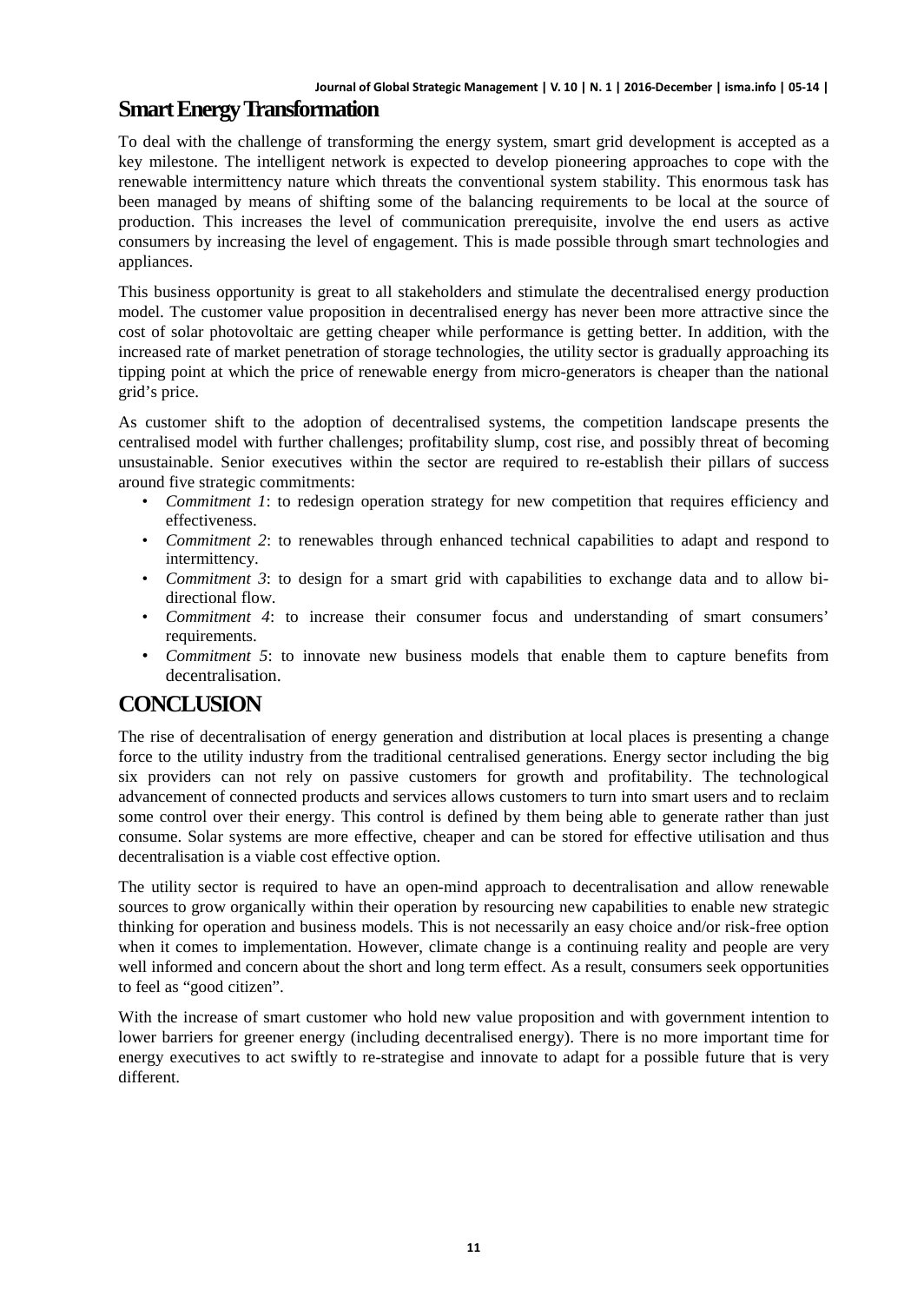# **REFERENCE**

Al Gore, A. (2016). The case for optimism on climate change. [TED 2016] Available at: http://bit.ly/1mT4LL5.

Basden, J. Williams A. & Wright, T. (2014). The new utility business model: coming to a neighbourhood near you. The Oliver Wyman Energy Journal, Vol. 1, pp.39-42.

Cisco. (2013). Embracing the Internet of Everything to Capture Your Share of \$14.4 Trillion. Cisco white paper

CMA, Competition and Markets Authority. (2016). Energy market investigation – final report. Available from: http://bit.ly/28VBM7C

Edens, M. (2014). Small. The new big? Energy Crossroad. Available from: http://bit.ly/29u7PZe

Droege, P. & Girardet, H. (2010). 100% Renewable energy – and beyond – for cities. Available from: http://bit.ly/2akkhO1

Ernst & Young. (2010). Seeing energy differently: Power and utilities: ready for a smart transformation? Available from: http://bit.ly/1XuGsQD

Ernst & Young. (2011). The rise of smart customers: how consumer power will change the global power and utilities business (What consumers think). Available from: http://bit.ly/29KmpKC

Ernst & Young. (2013). Creating a customer-centric utility. Available from: http://bit.ly/29QLwyT

Estrin, D., Govindan, R., Heidemann, J. and Kumar, S. (1999). Next century challenges: Scalable coordination in sensor networks. In Proceedings of the 5th Annual ACM/IEEE International Conference On Mobile Computing and Networking, pp.263-270.

Evans, P. and Annunziata, M. (2012). Industrial internet: pushing the boundaries of minds and machines. Available from: http://invent.ge/1fwMnRN

Friends of The Earth (FoE). (2010). Briefing: climate change facts. Available from: http://bit.ly/2904Gm7

Hansen, J., Johnson, D., Lacis, A., Lebedeff, S., Lee, P., Rind, D. and Russell, G. (1981), Climate impact of increasing atmospheric carbon dioxide. Science, 213(4511), pp.957-966.

Hinshaw, M., and, Kasanoff, B. (2012). Smart customers, stupid companies: Why only intelligent companies will thrive, and how to be one of them. Business Strategy Press, USA.

Iansiti, M. and Lakhani, R. (2014). Digital Ubiquity: How Connections, Sensors, and Data Are Revolutionizing Business (Digest Summary). Harvard Business Review, 92(11), pp.91-99

International Energy Agency (IEA). (2003). World energy investment outlook 2003. Available from: http://bit.ly/2945ftP

International Finance Corporation (IFC). (2015). Building resilience: urbanization reinforcing cities and urban centers. 2015 online report Available from: http://bit.ly/1F3RdFb

Greenpeace. (2005). Decentralising power: An energy revolution for the 21st century. Available from: http://bit.ly/1uyrYiC

National Intelligence Council (NIC). (2008). Disruptive Civil Technologies – Six Technologies with Potential Impacts on US Interests Out to 2025. Available from: http://bit.ly/2d7lsOH

Nokia. (2015). Nokia Networks to power Internet of Things with 5G connectivity and network security. Nokia News Release. Available from: http://nokia.ly/1EYa1jZ

Ofgem. (2015). Retail Energy Markets in 2015. Available from: http://bit.ly/28UdxBG

Provoost, R. (2013). Energy 3.0: Transforming the world of energy for growth. Le Cherche Midi

RaEng. (2013). Smart buildings: people and performance. Royal Academy of Engineering, London. Available from: http://bit.ly/25ZdyxR